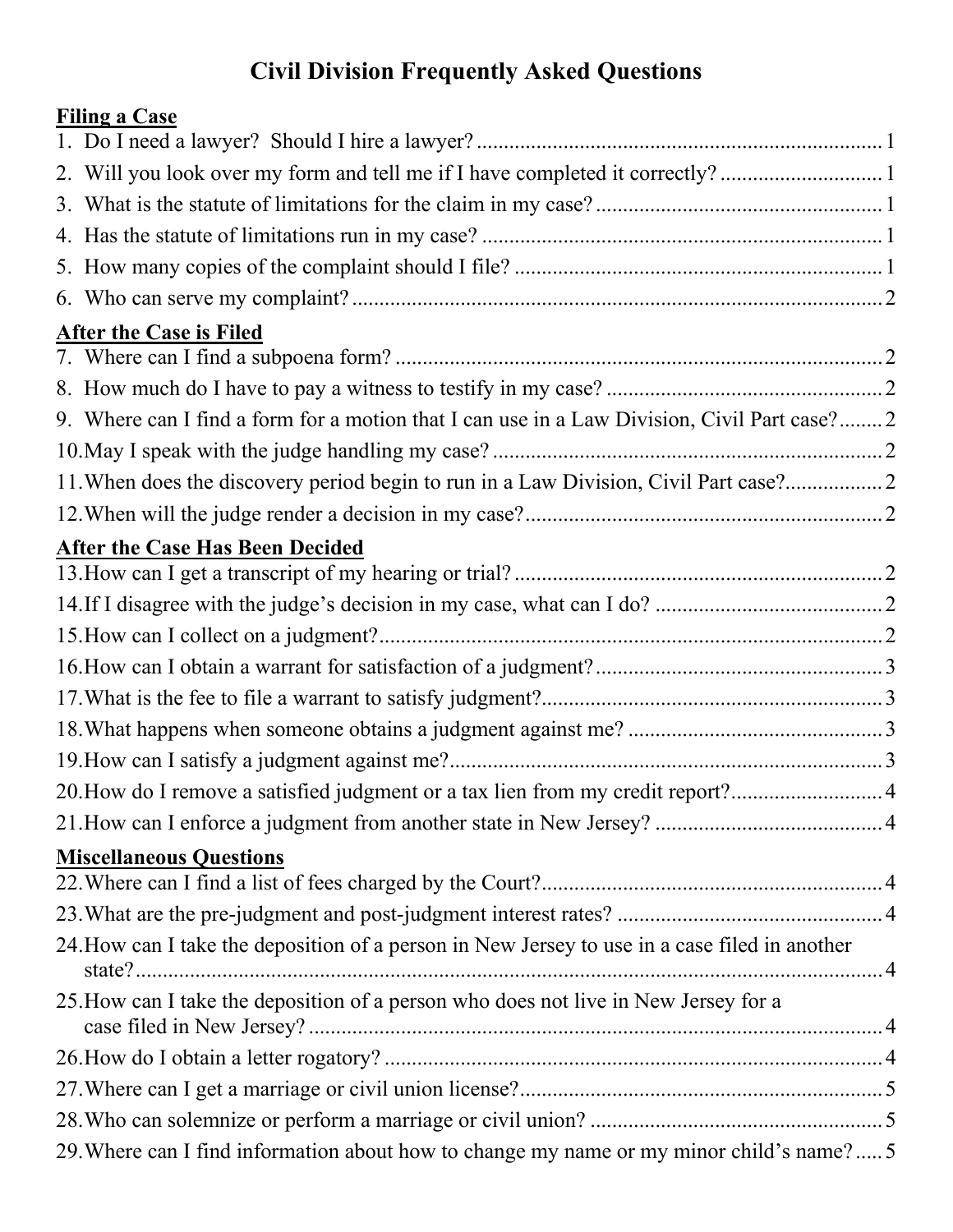| 30. If I am changing my entire family's name, do I have to pay a fee for each family member? 5 |  |
|------------------------------------------------------------------------------------------------|--|
|                                                                                                |  |
|                                                                                                |  |
| 33. Do I have to get a court order to get a title for an automobile issued in my name?         |  |
|                                                                                                |  |
|                                                                                                |  |
| 36. I am an attorney in New Jersey. How can I obtain a certificate of good standing?           |  |
|                                                                                                |  |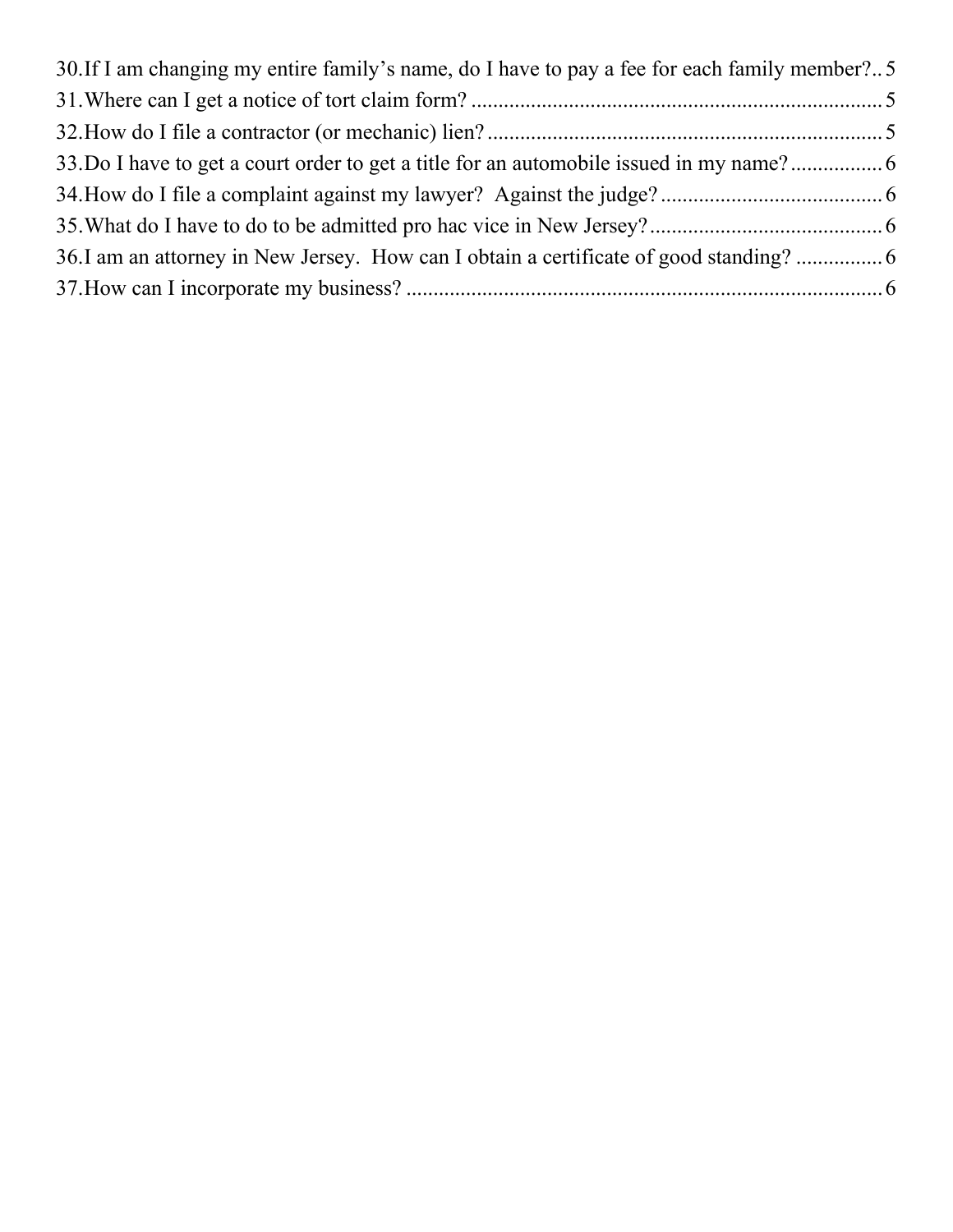# **Civil Division Frequently Asked Questions**

# **Filing a Case**

# <span id="page-2-0"></span>**1. Do I need a lawyer? Should I hire a lawyer?**

You have the right to represent yourself in court and are not required to be represented by attorney. If you can get a lawyer, however, it is a good idea to do so. New Jersey laws, the proofs necessary to present your case, and the procedural rules governing your case are complex. Since valuable claims or large judgments may be at stake, most litigants appearing in the Law Division, Civil Part have a lawyer.

If you are being sued or are filing a lawsuit and you want to be represented by an attorney, you have several options. If you can afford an attorney, you can hire an attorney on your own. If you cannot afford an attorney, you can contact the legal services program in your county or the Legal Services of New Jersey to see if you qualify for free or reduced fee legal services. There are also a variety of organizations of minority lawyers throughout New Jersey, as well as organizations of lawyers who handle specialized types of cases. Contact information for the [Lawyer Referral and Legal Services Office of New Jersey](http://www.njcourts.gov/forms/10153_deptyclerklawref.pdf) is available on our [Self Help Resource Center](http://www.njcourts.gov/selfhelp/index.html) forms page.

# <span id="page-2-1"></span>**2. Will you look over my form and tell me if I have completed it correctly?**

Court staff can only review your form to make sure you have answered all the questions. Staff cannot tell you whether the information you have provided is correct or complete. You are responsible to know whether your documents contain correct and complete information.

#### <span id="page-2-2"></span>**3. What is the statute of limitations for the claim in my case?**

Court staff cannot tell you what the applicable statute of limitations is for your case. *N.J.S.A.* 2A:14-1 *et. seq*. sets forth the limitations for various causes of action. You can refer to this statute to determine the statute of limitations in your case. In general, the statute of limitations for a contract action is 6 years and for a personal injury action is 2 years. You should be aware, however, that various factors may alter these time periods.

#### <span id="page-2-3"></span>**4. Has the statute of limitations run in my case?**

Court staff cannot make that determination. Whether the statute of limitations has run is a legal issue that must be decided by a court based upon the type of case you have, when the incident occurred that gave rise to the case or when the plaintiff became aware of it, and the applicable limitations period which is set by statute, *N.J.S.A*. 2A:14-1 *et seq*.

# <span id="page-2-4"></span>**5. How many copies of the complaint should I file?**

It is recommended that you file an original and at least two copies of your complaint along with your filing fee, a completed [Civil Case Information Statement,](http://www.njcourts.gov/forms/10517_ps_pkt.pdf) and a self-addressed stamped envelope (so that the court can return the Track Assignment Notice). Court staff will mark the copies "filed" and return them to you. Copies of the filed complaint must be served on all parties to the case and you can keep additional copies for your records. More information about [how to file a complaint](http://www.njcourts.gov/forms/10553_cmplt_supcrt.pdf) in the Law Division is available on our Self Help Resource Center.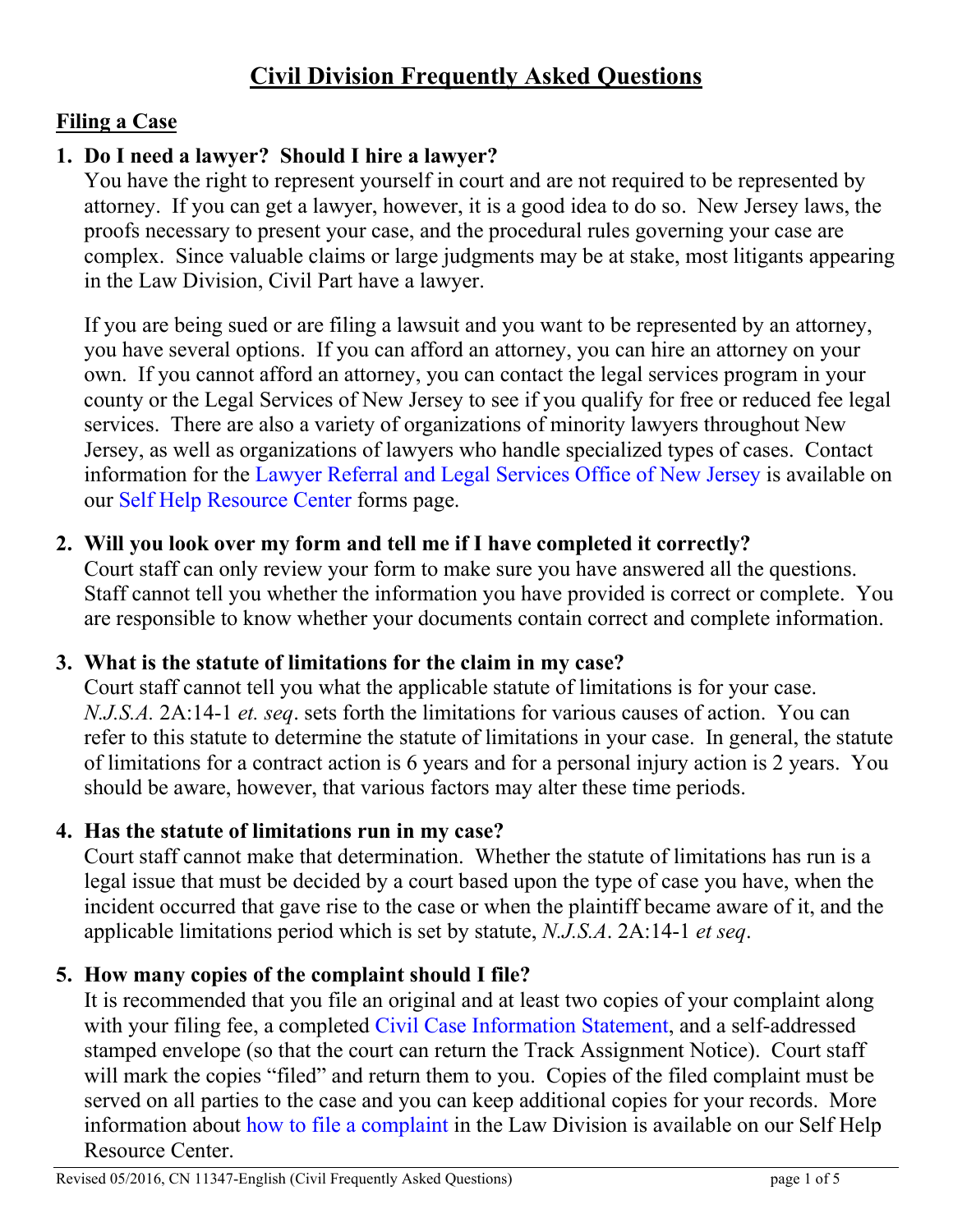# <span id="page-3-0"></span>**6. Who can serve my complaint?**

There are two ways to have your complaint served. In New Jersey, the sheriff's officers in the various counties can serve complaints. You should contact the sheriff's officers in the county where you filed your lawsuit. You can also use a private process server or any adult with no connection to or interest in the case. See *Rule* 4:4-3.

# **After the Case is Filed**

# <span id="page-3-1"></span>**7. Where can I find a subpoena form?**

There are two subpoena forms on our [Legal forms page,](http://www.njcourts.gov/selfhelp/catalog.html?customer=Attorneys) listed under the Law Division, Civil Part. The [subpoena](http://www.njcourts.gov/forms/11010_subpoena_ducestecum_cp.pdf) *duces tecum* is used when you need to subpoena documents and the subpoena *[ad testificandum](http://www.njcourts.gov/forms/11008_subpoena_ad_testificandum_cp.pdf)* is used when you want the person to appear and testify.

# <span id="page-3-2"></span>**8. How much do I have to pay a witness to testify in my case?**

*N.J.S.A* 22A:1-4 states that a witness must be paid \$2.00 per day to appear in court. If the witness does not live in the county where the case is to be heard, the witness gets an additional allowance of \$2.00 for every 30 miles of travel from home to the court and back.

<span id="page-3-3"></span>**9. Where can I find a form for a motion that I can use in a Law Division, Civil Part case?** The Judiciary has a self-help packet entitled ["How to File a Motion in the Superior Court of](http://www.njcourts.gov/forms/10555_motion_supct.pdf)  New Jersey - [Law Division -](http://www.njcourts.gov/forms/10555_motion_supct.pdf) Civil Part" that can be found on our Self Help Resource Center. You may have to adapt this packet to request the particular relief you want.

# <span id="page-3-4"></span>**10.May I speak with the judge handling my case?**

When your case is scheduled for a hearing, a conference, or a trial, you will have the opportunity to speak to the judge. The judge will not speak with one party unless everyone in the case is present.

#### <span id="page-3-5"></span>**11.When does the discovery period begin to run in a Law Division, Civil Part case?**

Pursuant to *Rule* 4:24-1(a), the discovery period begins to run from the date the first answer is filed or from 90 days after the first defendant is served, whichever occurs first.

#### <span id="page-3-6"></span>**12.When will the judge render a decision in my case?**

Court staff has no way of knowing when the judge will issue a decision in your case.

#### **After the Case Has Been Decided**

#### <span id="page-3-7"></span>**13.How can I get a transcript of my hearing or trial?**

You should contact the Operations Manager in the county in which the case was heard.

#### <span id="page-3-9"></span><span id="page-3-8"></span>**14.If I disagree with the judge's decision in my case, what can I do?**

You can file either a motion for reconsideration (see response to question 9, above) or use the [kit for filing a notice of appeal](http://www.njcourts.gov/forms/10837_appl_prose_kit.pdf) to the Appellate Division.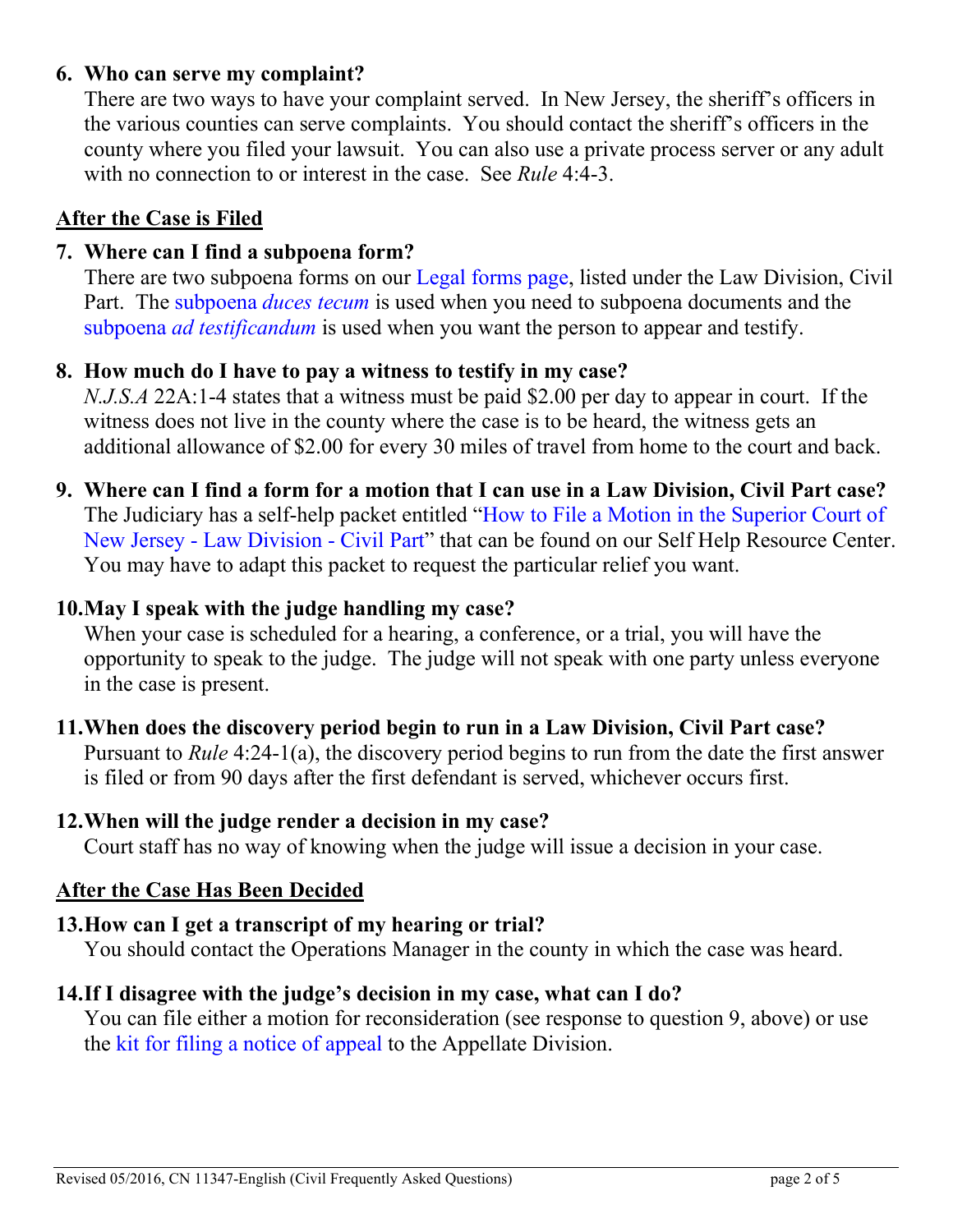# <span id="page-4-0"></span>**15.How can I collect on a judgment?**

The Judiciary has published brochures that provide information on how to enforce or collect a judgment in the Law Division, Civil Part and [collecting a money judgment](http://www.njcourts.gov/forms/10282_collect_money_jdgmnt.pdf) in the Special Civil Part.

# **16.How can I obtain a warrant for satisfaction of a judgment?**

You can use the Judiciary's form for a [warrant to satisfy judgment](http://www.njcourts.gov/forms/11009_warrantsatisfy.pdf) found on our Legal Forms page. If the docket number begins with a "J," the warrant should be filed in the county where the judgment was obtained. If the judgment was docketed as a statewide lien and has a docket number that begins with "DJ," the warrant should be filed with the Superior Court Clerk's Office in Trenton.

# <span id="page-4-1"></span>**17.What is the fee to file a warrant to satisfy judgment?**

There is no fee to file a warrant to satisfy judgment for cases with docket numbers beginning with "J" and there is a \$50.00 fee for cases with docket numbers beginning with "DJ."

# <span id="page-4-2"></span>**18.What happens when someone obtains a judgment against me?**

The creditor will likely try to collect the amount of the judgment from you. This can happen in several ways. If you are employed, the creditor may obtain a court order to garnish you wages which will mean a certain amount of money will be deducted from your paychecks until the full amount of the judgment is paid. The creditor may also apply to the court for an order to turn over money in your bank accounts to satisfy the judgment. The creditor may also request the sheriff levy on your personal property (jewelry, electronic equipment, automobile, etc.) and sell the items at a public sale. You may designate \$1,000.00 worth of your property as exempt from the sheriff's levy. If the creditor dockets the judgment as a statewide lien, a creditor can also levy and execute on your real property.

# <span id="page-4-3"></span>**19.How can I satisfy a judgment against me?**

A judgment can be fully satisfied by paying the judgment creditor (the person who has the judgment against you) in full and receiving from the creditor a Warrant of Satisfaction. The Warrant of Satisfaction must be filed as set forth above in Questions 16 and 17. If the judgment creditor refuses or cannot be located to sign a warrant of satisfaction, you must file a [motion](http://www.njcourts.gov/forms/10555_motion_supct.pdf) in the county where the judgment was entered and ask the court to enter an order stating that the judgment is satisfied. Include proof of payment of the judgment with your motion. For information on motions, see Question 9. If an objection is received, the matter will be scheduled for a hearing.

If you claim the lien was discharged in bankruptcy, you must obtain an order from the United States Bankruptcy Court specifically discharging the lien of the particular judgment. This must be done within one year of the date of the bankruptcy discharge. If more than one year from the date of the discharge in bankruptcy has passed, you must file a motion to discharge the lien of the judgment in Superior Court in the underlying action giving rise to the judgment.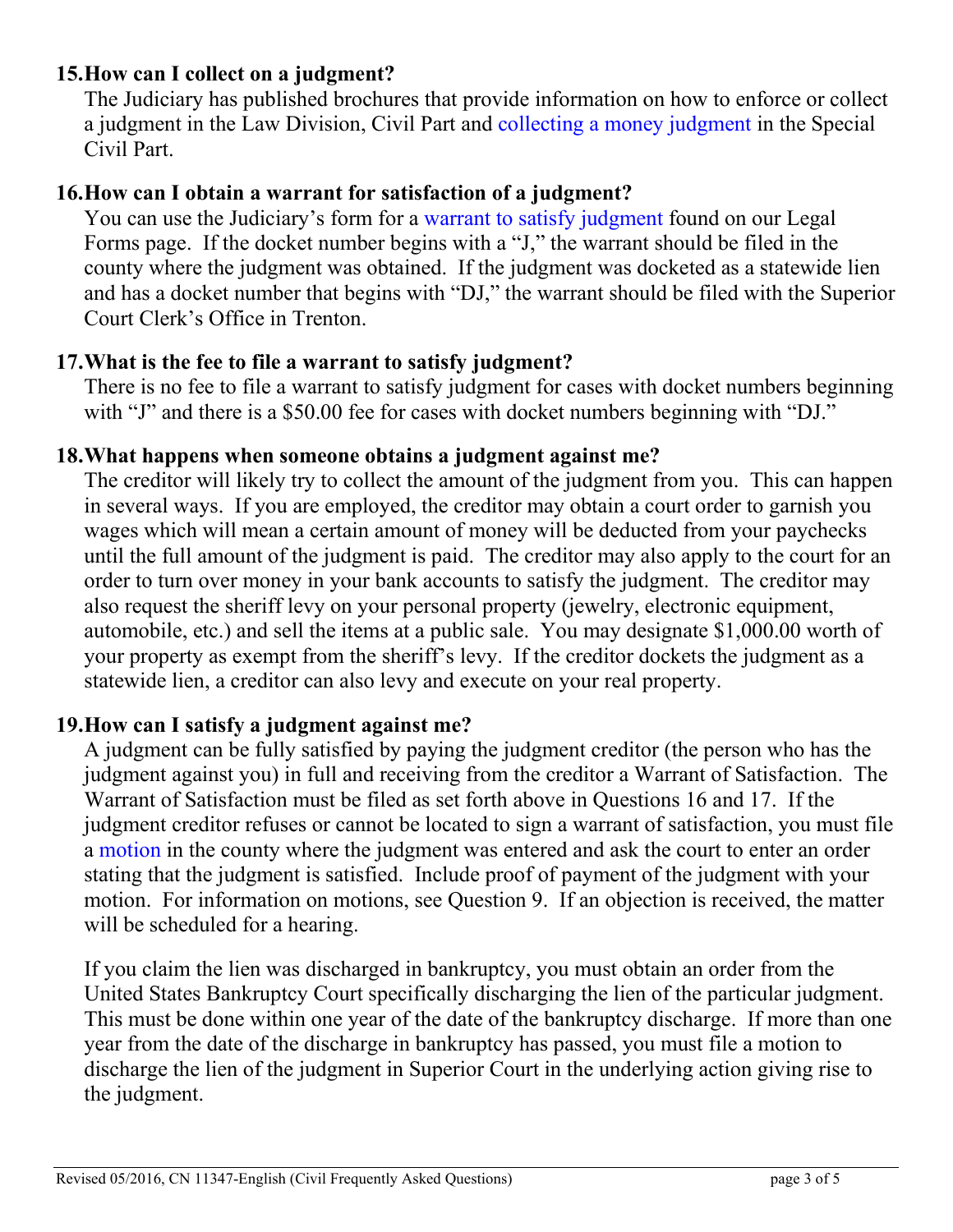# <span id="page-5-0"></span>**20.How do I remove a satisfied judgment or a tax lien from my credit report?**

If there is a judgment or lien on your credit report and that judgment has been satisfied, you must contact the credit reporting agency in writing and include copies of the documents that support your position, for example, a copy of the signed warrant to satisfy judgment. You must supply your complete name and address and identify each item in the report that you dispute. State your position and request the deletion or correction of the item in question. You should follow the same procedure if there is incorrect information on your credit report.

# <span id="page-5-1"></span>**21.How can I enforce a judgment from another state in New Jersey?**

If the debtor is in New Jersey, you can enforce the judgment in New Jersey. Instructions are available in our packet entitled ["Docketing Foreign Judgments"](http://www.njcourts.gov/forms/10519_docket_foreign_judgmts.pdf) located on our Legal forms page.

#### **Miscellaneous Questions**

#### <span id="page-5-2"></span>**22.Where can I find a list of fees charged by the Court?**

[Court fees a](http://www.njcourts.gov/forms/11112_courtfees.pdf)re listed in *N.J.S.A.* 2A:2-37.1 and 2A:2-37.2 and are also available on our Self Help Resource Center.

#### <span id="page-5-3"></span>**23.What are the pre-judgment and post-judgment interest rates?**

The judiciary publishes the [pre-judgment and post-judgment interest rates](http://www.njcourts.gov/courts/assets/civil/postprejudgementrates.pdf) on the Civil Practice Division web page. This information is also contained in *Rule* 4:42-11.

#### <span id="page-5-4"></span>**24.How can I take the deposition of a person in New Jersey to use in a case filed in another state?**

Information and forms for taking a deposition in New Jersey for a case filed elsewhere can be found in our packet entitled ["Discovery in Aid of Foreign Litigation"](http://www.njcourts.gov/forms/10518_forgn_lit.pdf) on our Legal Forms page.

# <span id="page-5-5"></span>**25.How can I take the deposition of a person who does not live in New Jersey for a case filed in New Jersey?**

*Rule* 4:11-5 sets forth three ways in which a deposition may be taken outside New Jersey for use in New Jersey. You may take it on notice to all parties, or in accordance with a commission or letter rogatory issued by a court in this state, or in any manner stipulated to by the parties. The party seeking to take the deposition must apply to the foreign state pursuant to the rules of that state. New Jersey Court Rules are available on our website at [njcourts.gov.](http://www.njcourts.gov/attorneys/rules.html)

#### <span id="page-5-6"></span>**26.How do I obtain a letter rogatory?**

You must make an application to the court on notice to the parties in order to obtain a commission or letter rogatory. See *Rule* 4:12-3. Your application must include a proposed order. Once the judge has issued an order for a letter rogatory, send a copy of the order, the letter rogatory, and the \$35.00 fee to the Superior Court Clerk's Office in Trenton for processing. The Clerk of the Superior Court will sign the letter, affix and emboss a seal.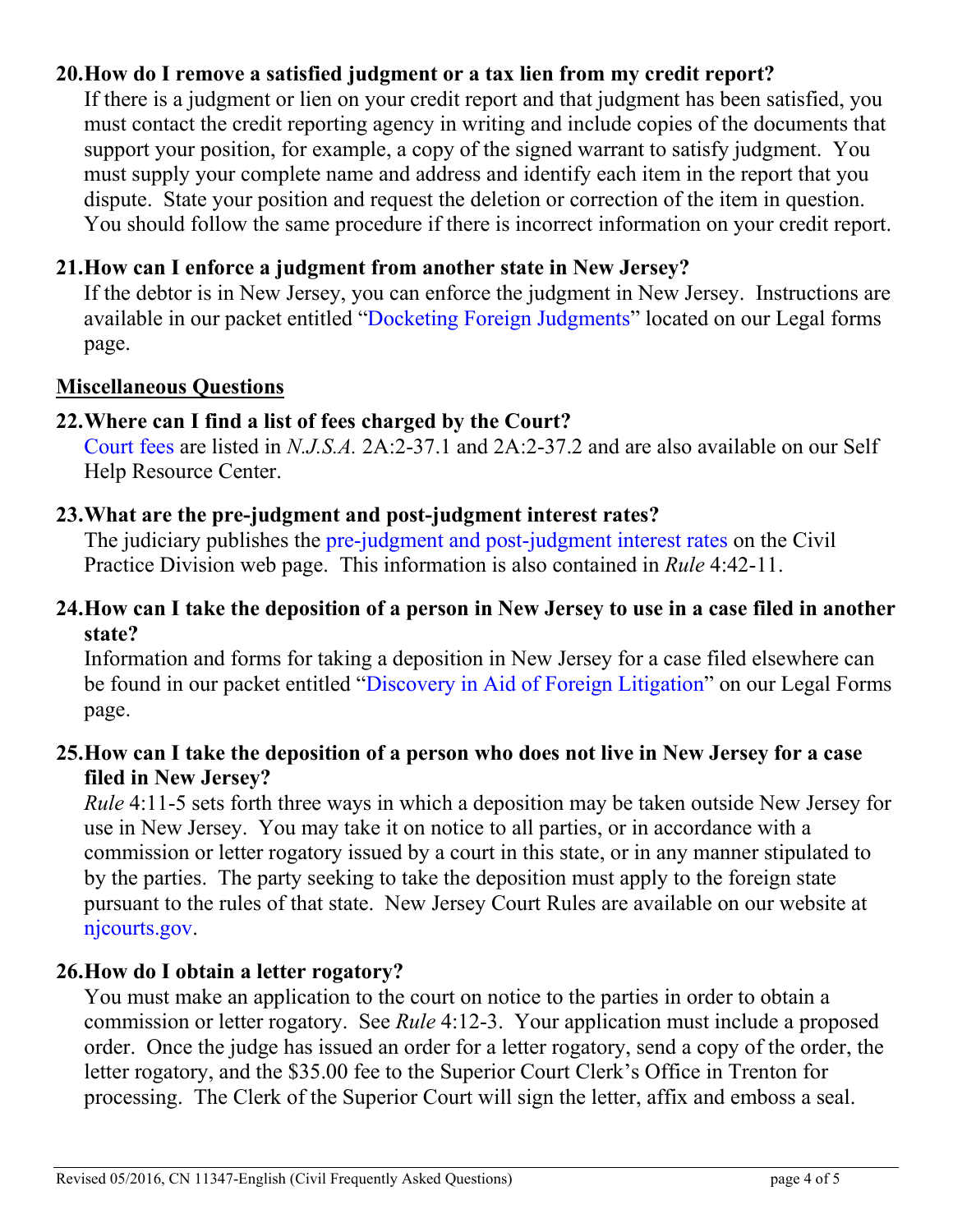# <span id="page-6-0"></span>**27.Where can I get a marriage or civil union license?**

*N.J.S.A.* 37:1-3 states that the marriage or civil union license shall be issued by the licensing officer in the municipality in which either party resides or, if neither party is a resident of the State, in the municipality in which the proposed marriage or civil union is to be performed.

# <span id="page-6-1"></span>**28.Who can solemnize or perform a marriage or civil union?**

The following individuals may perform ceremonies in New Jersey:

- Judges of the following courts: United States Court of Appeals for the 3d circuit, Federal District Court, Municipal Court, Superior Court and Tax Court as well as retired judges of the Superior Court or Tax Court or a judge of the Superior Court or Tax Court who has resigned in good standing.
- U.S. Magistrates, surrogates of any county, county clerks, mayors or deputy mayors who have been authorized by the mayor to solemnize a marriage, chairpersons of any township committee or village.
- Ministers of every religion, religious societies, institutions and organizations may perform marriage ceremonies according to the rules and customs of the society institution or organization.

Information about individual authorized to perform ceremonies can be obtained from the county or federal court house or the *New Jersey Lawyers Diary*.

# <span id="page-6-2"></span>**29.Where can I find information about how to change my name or my minor child's name?**

The Judiciary has kits available for name changes for both [adults](http://www.njcourts.gov/forms/10551_namechg_adult.pdf) and [minors](http://www.njcourts.gov/forms/10552_namechg_family.pdf) on our Self Help Resource Center.

# <span id="page-6-3"></span>**30.If I am changing my entire family's name, do I have to pay a fee for each family member?**

No, only one filing fee is required when multiple parties in the same family are changing their names.

# <span id="page-6-4"></span>**31.Where can I get a notice of tort claim form?**

The Judiciary does not have a standard form on its website. The usual practice is to contact the entity against whom you wish to file the claim. In most situations, the entity has forms available for you to use. Another suggestion is to consult the *New Jersey Practice* books for model forms. Law libraries and some municipal or county libraries have that set of books. You should also look at the statute, *N.J.S.A*. 59:8-3, which sets forth what information must be included in the notice of tort claim.

# <span id="page-6-5"></span>**32.How do I file a contractor (or mechanic) lien?**

The Judiciary does not have any forms for these liens on its website. The procedure is set forth in *N.J.S.A*. 2A:44A-6 *et seq*. Statute books are generally available in municipal or county libraries or in law libraries. Section *N.J.S.A.* 2A:44A-8 has a sample notice of claim which is to be filed with the county clerk within 90 days of the date payment was due. You